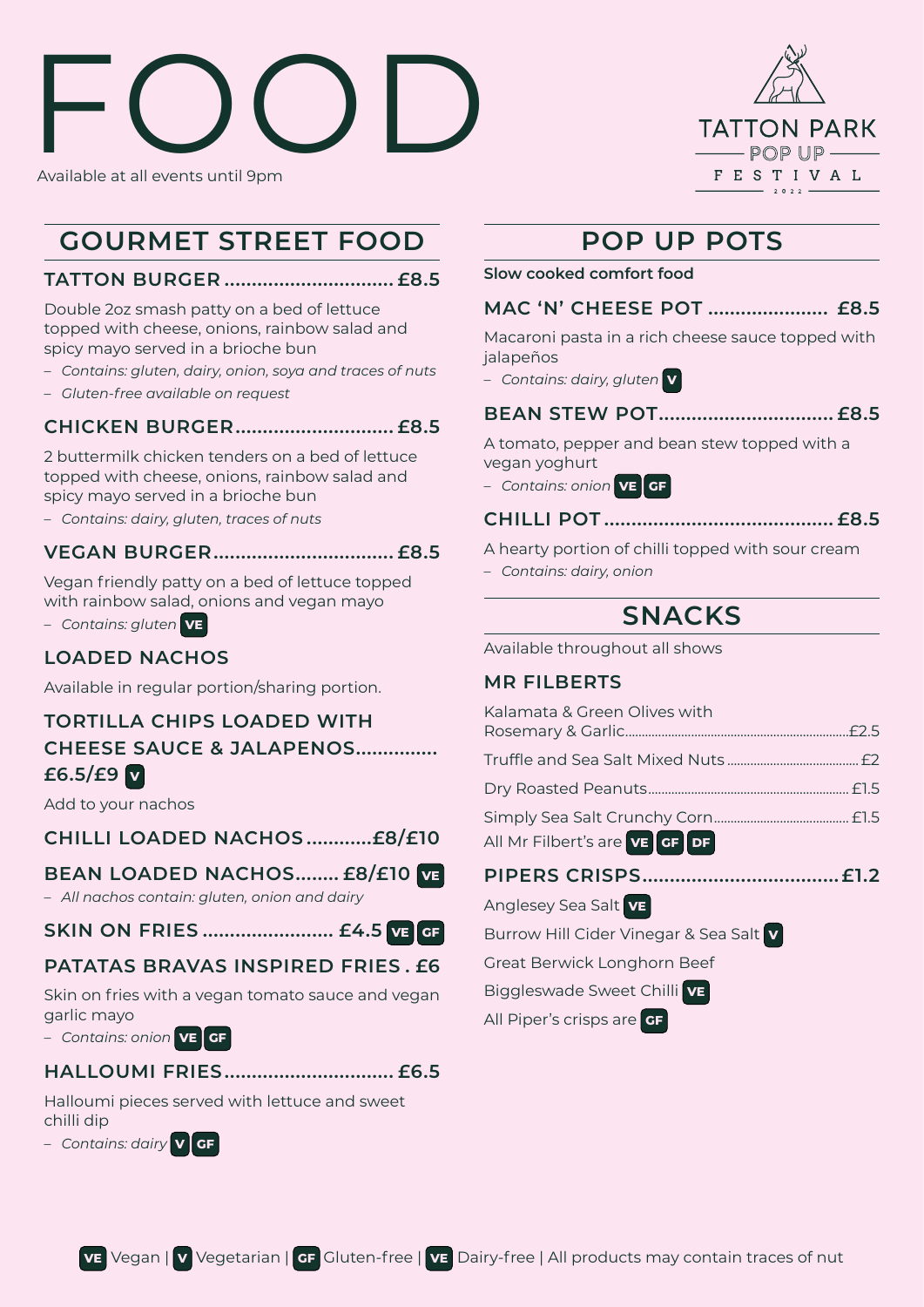# ROOD Available only at children's and family events



# **GOURMET STREET FOOD**

#### **KIDS HOTDOG ....................................... £6**

#### Served on a soft roll with ketchup

– *Contains: gluten, soya, mustard and celery* 

#### **KIDS CHICKEN STRIPS & CHIPS........ £7**

– *Contains gluten and dairy* 

# **CREPELICIOUS**

## **DELICIOUS CREPES & DOUGHNUTS**

#### **ORIGINAL.................................................£5**

Original crepe served with lemon and sugar

Original doughnuts sprinkled with sugar

– *Contains: wheat, dairy, soya* **V**

#### **NUTELLA ................................................. £6**

Crepe filled and topped with Nutella sauce

- Doughnuts topped with Nutella
- *Contains: wheat, dairy, soya, nuts* **V**

#### **LOADED NUTELLA................................ £7**

Crepe filled with Nutella, strawberries, and marshmallows, topped with Nutella sauce

Doughnuts topped with Nutella, strawberries and marshmallows

– *Contains: dairy, wheat, soya, nuts, and gelatine* 

#### **BISCOFF 'N' PIECES ............................. £6**

Crepe filled and topped with Lotus Biscoff pieces and sauce

Doughnuts topped with Lotus Biscoff pieces and sauce

– *Contains: wheat and soya* **V**

# **PICNIC HAMPERS**

Available on pre-order only

**HAMPER FOR 2–4 PEOPLE............... £42**

## **HAMPER FOR 4–6 PEOPLE .............. £72**

- ▶ **Selection of freshly prepared sandwiches filled with cheese, ham, tuna mayo, chicken mayo and egg mayo**
- ▶ **Artisan meats**
- ▶ **Crackers**
- ▶ **Sliced cheddar cheese**
- ▶ **Vegetable sticks with hummus**
- ▶ **Olives**
- ▶ **Manchester Platter Co sweet onion relish**
- ▶ **Fresh fruits**
- ▶ **Mini muffins**
- ▶ **Savoury pretzels**
- ▶ **Popcorn**
- ▶ **Dried fruit**
- *Ingredients may vary slightly*
- **V****VE****GF** *hampers available*
- *All hampers must be pre-ordered 72 hours prior to the event open time*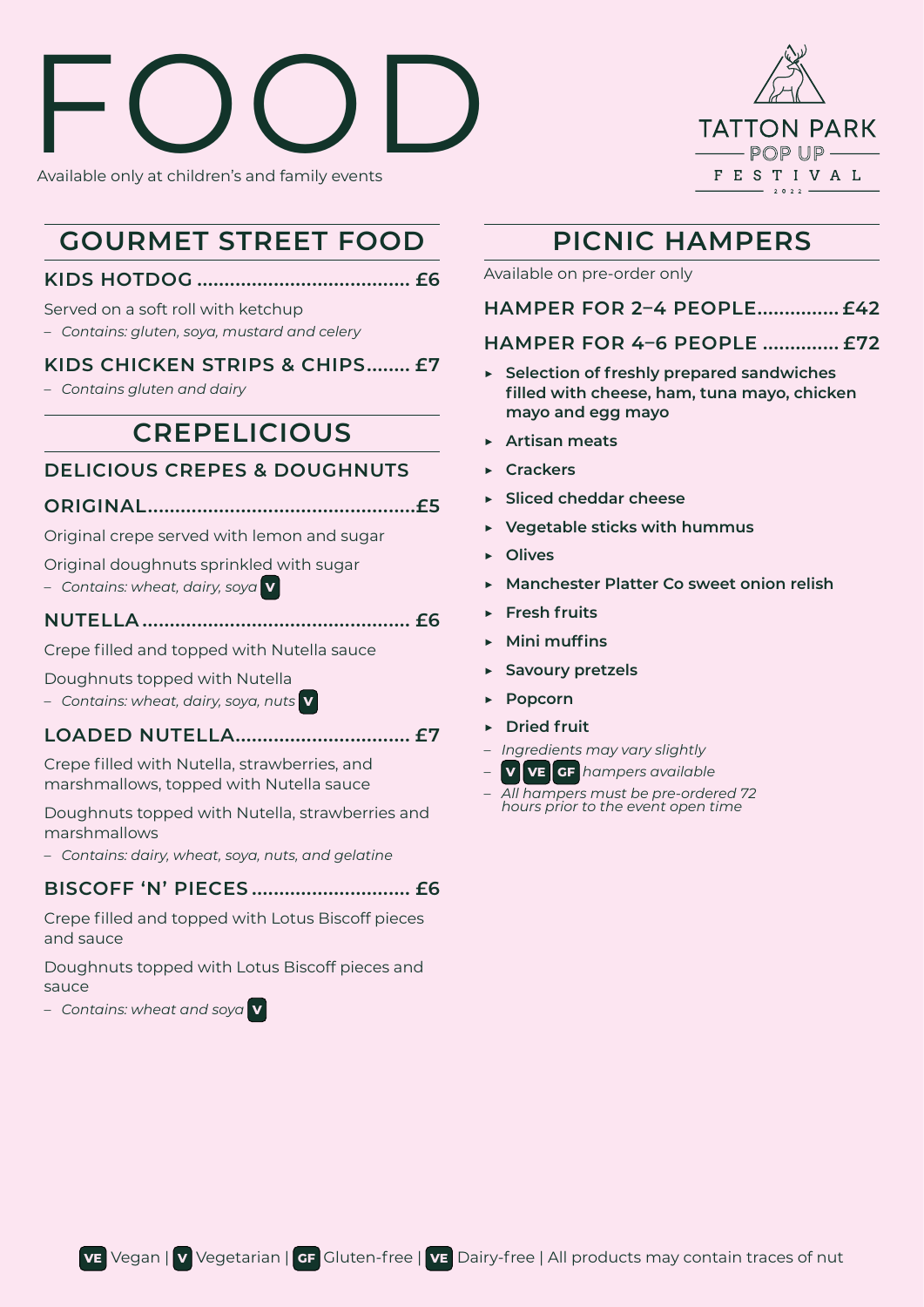# DRINKS



# **GIN**

- ▶ **Bombay Sapphire,** 40%
- ▶ **Bombay Presse,** 37.5%
- ▶ **Gordon's Pink,** 37.5%

| $\triangleright$ Mermaid, 42% |  |
|-------------------------------|--|
| Mermaid Pink, 38%             |  |
|                               |  |
| 50ml                          |  |
|                               |  |

# **VODKA**

| ▶ 42 Below, $40\%$ |  |
|--------------------|--|
|                    |  |
|                    |  |
| Grey Goose, 40%    |  |
| 25ml               |  |
| 50ml               |  |
|                    |  |

# **WHISKEY**

▶ **Jack Daniels,** 40%

| • Jamesons Irish Whiskey, 40% |  |
|-------------------------------|--|
|                               |  |
|                               |  |

# **RUM**

|  | Bacardi Carta Blanca, 37.5% |  |  |  |
|--|-----------------------------|--|--|--|
|--|-----------------------------|--|--|--|

| Bacardi Spiced, 35% |
|---------------------|
|                     |
|                     |

# **COGNAC**

| $\triangleright$ Hennessey VS, 40% |
|------------------------------------|
|                                    |
|                                    |

# **ADD A MIXER**

Tonic, light tonic, Coca-Cola, Diet Coke, Lemonade, soda, ginger ale, orange juice, cranberry juice ......£2

# **SPIRIT BY THE BOTTLE**

| 70cl bottle served with 10 mixers |  |
|-----------------------------------|--|
|                                   |  |
|                                   |  |
|                                   |  |
|                                   |  |
|                                   |  |
|                                   |  |
|                                   |  |
|                                   |  |
| Grey Goose Magnum, 40%            |  |
|                                   |  |

# **SHOTS**

# **COCKTAILS**

# **SPRITZ**

| Chandon Garden Spritz, 11.5%                                                                                                                                                                                                                                               |  |
|----------------------------------------------------------------------------------------------------------------------------------------------------------------------------------------------------------------------------------------------------------------------------|--|
| Spritz crafted by combining Chandon's exceptional<br>sparkling wine with bitter liqueur made from natural<br>orange peel extract, carefully selected spices and locally<br>sourced Valencia oranges. Ready-to-drink aperitif is<br>perfect at Tatton Park Pop Up Festival. |  |
|                                                                                                                                                                                                                                                                            |  |
|                                                                                                                                                                                                                                                                            |  |
| White Peach & Rosemary Spritz, 30%                                                                                                                                                                                                                                         |  |
| A refreshing summer drink of Grey Goose Essences                                                                                                                                                                                                                           |  |

white peach & rosemary served with soda water. 200ml glass .....................................................................................£8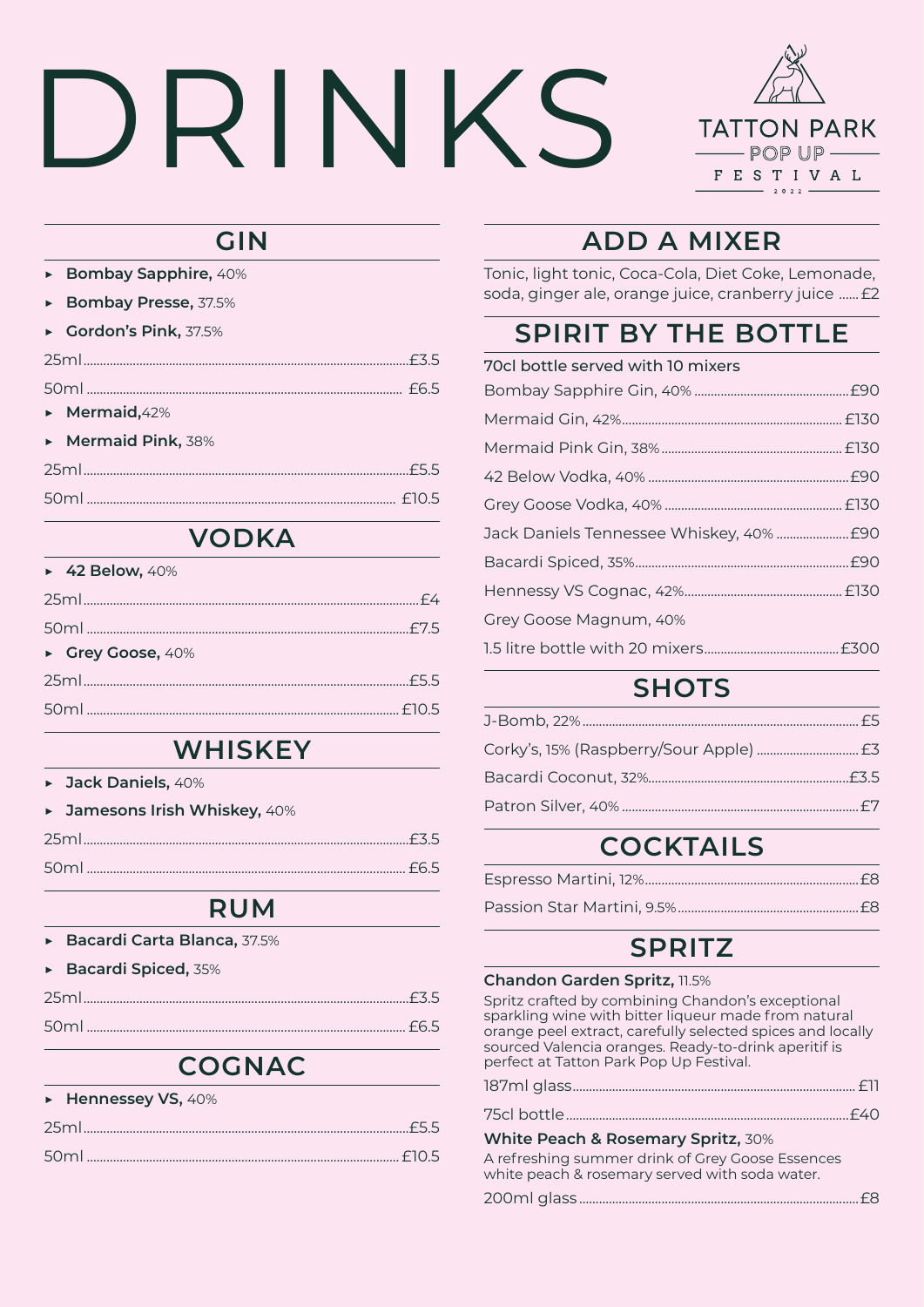# DRINKS



# **SOFT DRINKS**

| Lemonade                            |
|-------------------------------------|
| Ginger ale                          |
| Soda water<br>▶                     |
| Tonic water                         |
| Light tonic                         |
| Mallorcan tonic<br>ь                |
|                                     |
| Orange & grapefruit                 |
| Rhubarb lemonade                    |
|                                     |
| Coca-Cola®                          |
| Diet Coke®                          |
| Cawston's Elderflower Lemonade      |
|                                     |
| Apple & pear                        |
| Apple & summer berries              |
| ► Apple & mango                     |
|                                     |
| $\triangleright$ Still or sparkling |
| <b>HOT DRINKS</b>                   |
|                                     |
|                                     |

**Tea ........................................................................................£2.5**

**Hot chocolate..................................................................£2.5 Posh hot chocolate..........................................................£3**

English breakfast, green, peppermint or fruit

# **BEER**

- ▶ **Peroni,** 5.1%
- ▶ **Asahi,** 5.2%
- ▶ **Meantime Pale Ale,** 4.3%

| Bucket of 12 cans | FRE |
|-------------------|-----|

**Free Damm,** 0% **GF...........................................................£4**

# **CIDER**

▶ **Cornish Orchards Gold,** 5% ▶ **Cornish Orchards Blush,** 4% 330ml can.........................................................................................£5 Bucket of 12 cans.......................................................................£55

# **WINE BY THE CAN**

| <b>Nice Wine</b>                                                     |
|----------------------------------------------------------------------|
| $\triangleright$ Malbec, 13.5%                                       |
| Smooth, Argentinian and juicy                                        |
| Sauvignon Blanc, 11.5%                                               |
| Dry, fresh and lively                                                |
| $\triangleright$ Pale Rose, 12%                                      |
| French, dry and fun                                                  |
|                                                                      |
| <b>Canvino Sparkling</b>                                             |
| $\triangleright$ Bianco, 10.5%                                       |
| lightly sparkling, crisp and dry Italian white wine                  |
| $\triangleright$ Rose, 10.5%                                         |
| medium-dry, lightly sparkling wine with well<br>balanced fruit notes |
|                                                                      |
|                                                                      |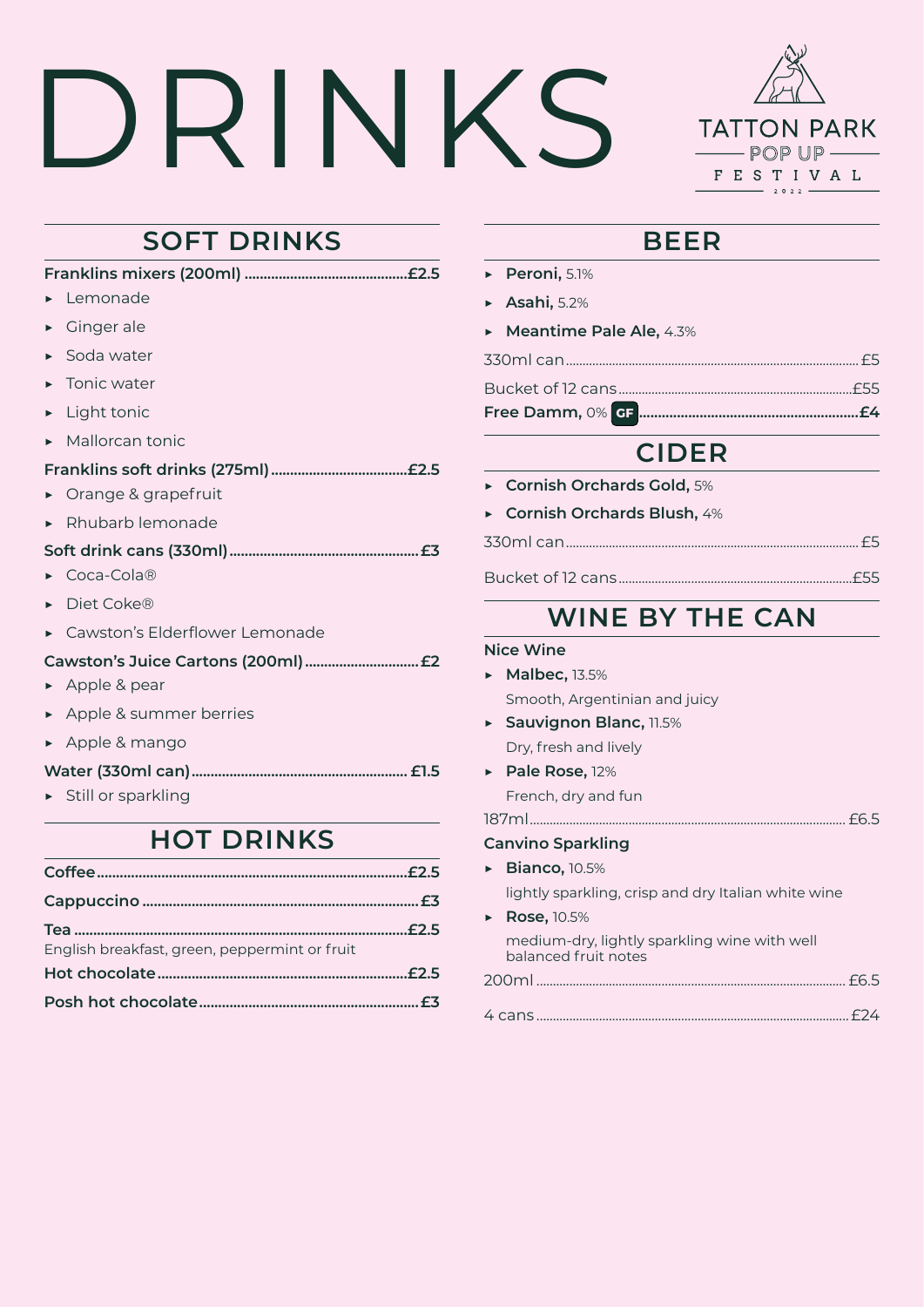# DRINI **TATTON PARK**  $-$  POP UP  $-\!\!\!-\!\!\!-\!\!\!-$ FESTIVAL  $\mathbf{r} \cdot \mathbf{r} \cdot \mathbf{r} \cdot \mathbf{r}$

# **WINE BY THE BOTTLE**

# **ROSE WINE**

#### **Whispering Angel Rose,** 13%

Cote de Provence, elegant and fine flavoured red berries with a hint of spice. Lots of finesse, a truly delightful wine.

|--|

|--|--|--|

#### **Rock Angel Rose,** 13.5%

This superior Provence rose offers apple, pink grapefruit and rosehip notes, with some minerality and a nice bit of grip on the palate.

| $\overline{H}$ |  |
|----------------|--|
|----------------|--|

#### **Primi Soli, Pinot Grigio Blush,** 12.5%

A very easy style of wine with a soft, refreshing burst of summer red fruits.

# **WHITE WINE**

#### **Bericanto Pinot Grigio Doc Delle Venezie,** 12.5%

Brilliant in colour, intense ripe fruit aromas with slightly aromatic.

75cl ......................................................................................................£25

**Marquis De Goulaine Sauvignon Blanc,** 12.5%

Absolutely classic, shows some fresh gooseberry and a hint of riper tropical fruit. There is a subtle herbal note on the finish, which is classic Sauvignon, and the acidity gives it a fresh lift at the end. If you enjoy a Marlborough Sauvignon then this is the wine for you!

75cl .....................................................................................................£28

#### **Gavi Di Gavi Doc la Soraia,** 14%

Its aroma is intense with the scent of white flower and an aromatic trace of minerals. The taste is pleasantly fresh, savoury and balanced with a fine structure and almonds after-taste.

75cl ......................................................................................................£32

# **RED WINE**

#### **Equino Malbec** 13.5%

A mix of plum, raspberry and blackberry, mediumbodied, yet soft and silky. The purity of this wine is a natural acidity which complements the fruits in a lengthy finish.

75cl ......................................................................................................£25

#### **Cabernet Sauvignon Bero D'Avola, Tandem,** 14%

Deep ruby colour, with blackberry and plum notes. The gorgeous hint of tobacco on the palate blends expertly with the jammy fruits.

75cl .....................................................................................................£28

#### **Dolianova Anzenas Cannonau Grenache,** 13%

Intense ruby red in colour with golden orange reflections. Intense and persistent on the nose with typical, spicy notes of woodland berries. Warm and enveloping on the palate with good body and subtle tannins.

75cl ......................................................................................................£32

# **CHAMPAGNE**

| Veuve Clicquot Brut Yellow Label Champagne, |  |  |
|---------------------------------------------|--|--|
|                                             |  |  |
|                                             |  |  |
|                                             |  |  |
|                                             |  |  |
|                                             |  |  |

# **SPARKLING**

#### **Sea Change**

We want to combine our love of great wine with our desire to do something to help protect our oceans. With the removal of the unnecessary plastic wrap around the cork, the use of renewable plant-based closures and the paper for the labels coming from certified sustainable forests and made partially from grape waste, combined with a donation to marine charities from every bottle sold we think choosing Sea Change does make a difference.

Sea Change Free, 0%...............................................................£18

Hints of elderflower, crisp apple and summer mint set the taste buds alive. Its elegant perlage make Sea Change Free a refreshing and enjoyable companion to any occasion.

# concer

\*£1 from every bottle of rose and £2 from every bottle of sparkling rose will be donated to Prevent Breast Cancer.

All prices are subject to changes to tax at the time of service.

**Please ask the staff about any allergens in drinks.**